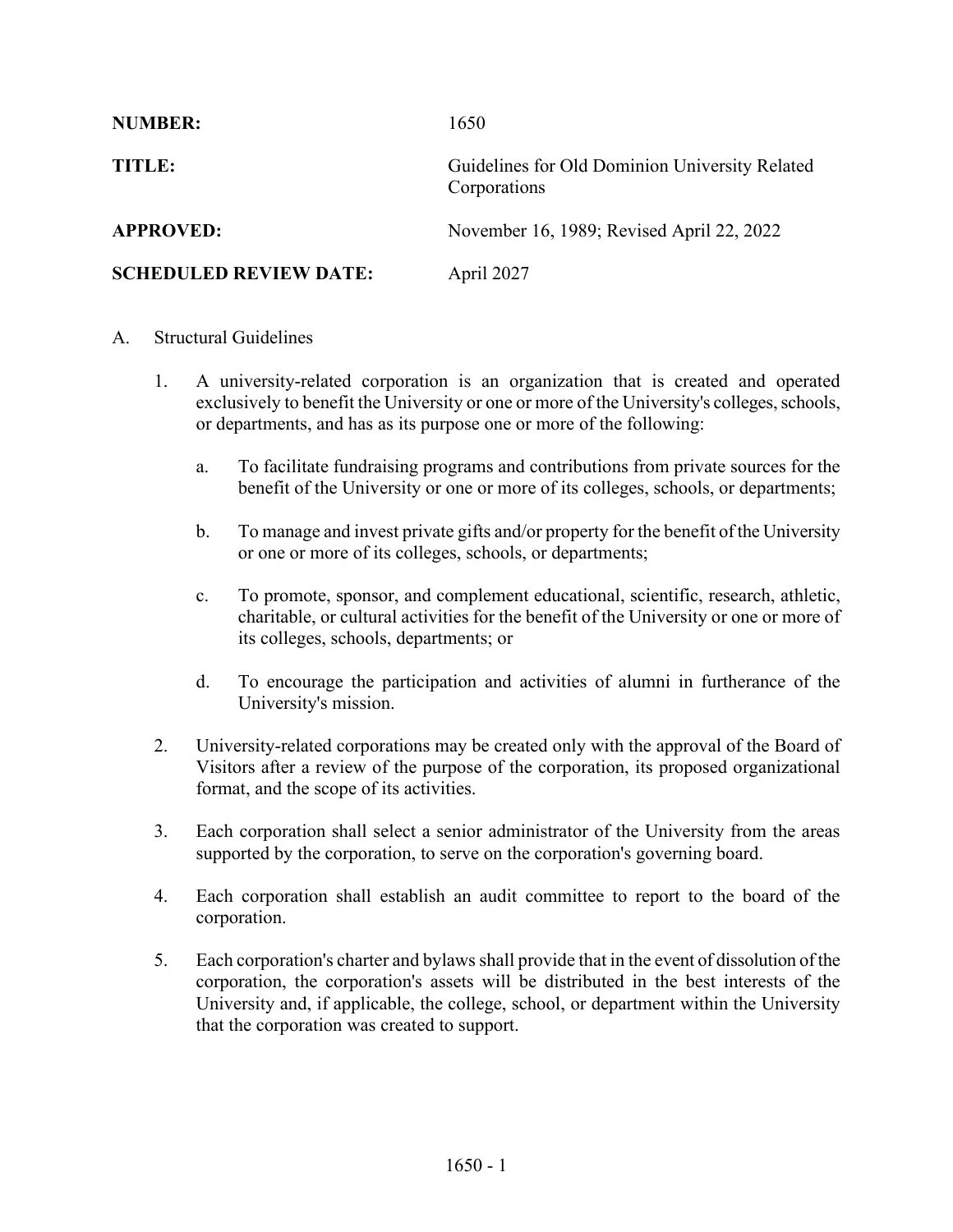- B. Guidelines for Contractual Relationships with the University
	- 1. Each corporation shall execute a formal agreement specifying the responsibilities of the corporation, acknowledging restrictions on its fundraising activities, and including other provisions of general application as may be specified by the Board of Visitors.
	- 2. This formal agreement will contain the following provisions:
		- a. The corporation will coordinate with the University and its other related organizations with respect to all fundraising activities undertaken in the name of the corporation.
		- b. The corporation will provide the University with an advance copy of any amendments, additions, or deletions to its articles of incorporation or bylaws.
		- c. The University and the corporation acknowledge the independent status of the corporation and agree that the University and the state are not liable and will not be held out by the corporation as liable, for any of the corporation's contracts, torts, or other acts or omissions, or those of the corporation's trustees, directors, officers, members, staff, or activity participants.
		- d. All correspondence, solicitations, activities, and advertisements concerning the corporation will be clearly discernible as being from the corporation and not the University.
		- e. The corporation will not offer a post-secondary course, seminar, workshop, or similar instruction, whether or not for credit, using the name of the University or any of its colleges, schools, or departments. Any publicity concerning such a course must make clear that it is not being offered by the University or any of its academic departments. This does not apply to athletic scholarship fundraising projects, such as the baseball clinic, where instruction is only an incidental aspect of the project.
		- f. Funds or gifts payable to the Board of Visitors, and/or Old Dominion University, or to any other university component shall not be considered as an asset of a related corporation. Such gifts may be deposited with a corporation, however, pursuant to an appropriate asset/investment management contract as provided hereinafter.
		- g. Any transfer of endowments or other assets by the University to a corporation, or by a corporation to the University, for management or investment will be formalized in a memorandum of agreement to assure, among other things, that any restrictions governing the future disposition of funds are observed.
		- h. The University will obtain approval from the board of the corporation, the University's Board of Visitors and the State in order to borrow funds from the corporation to the extent permitted by law.